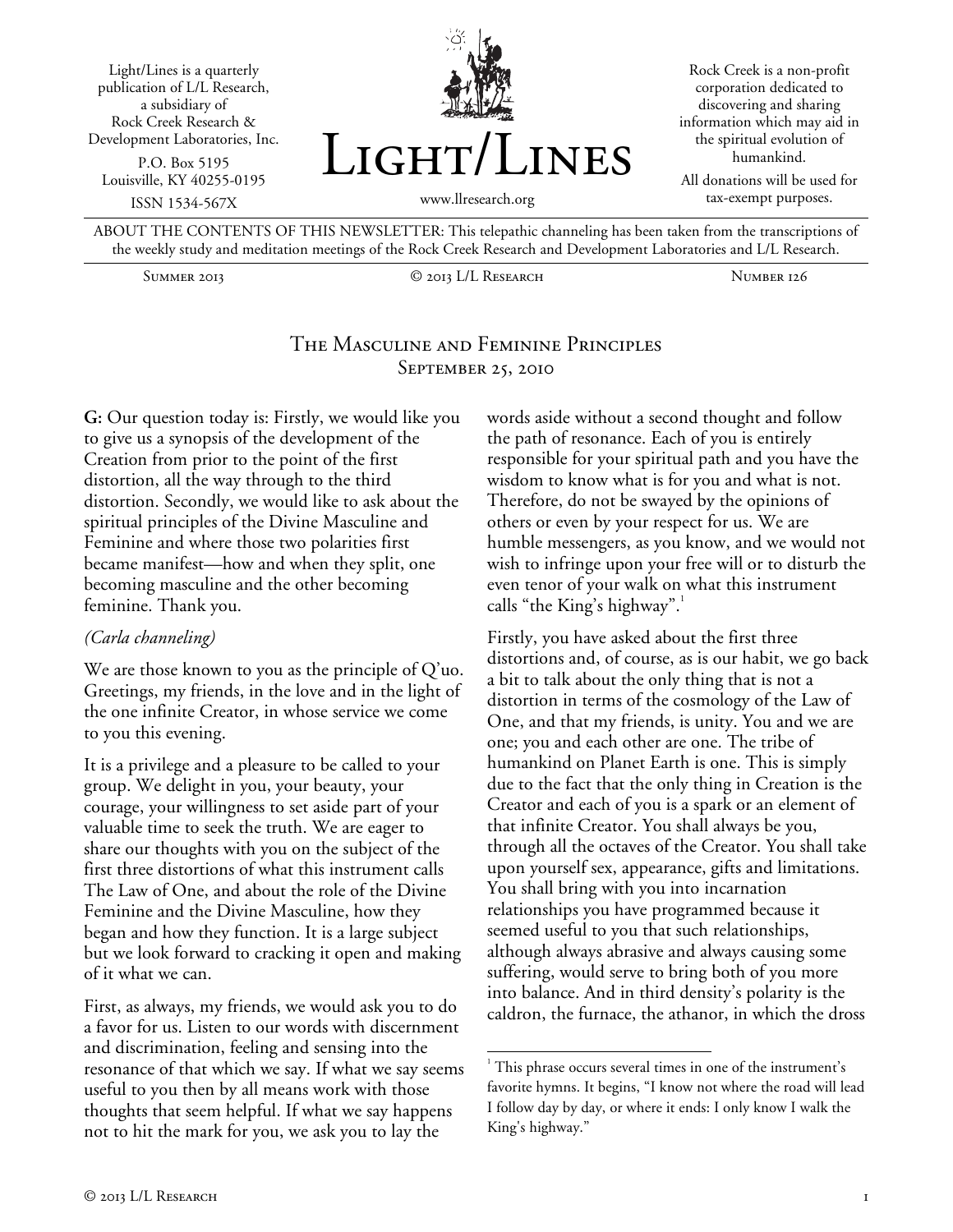is burned away and you become purified to be truly yourself, as the one known as G has said.

Every instinct tells you that this is folly: "I am not one with that person. I am not one with that nationstate. I am not one with that philosophy or that opinion." Ah, but you are, you are all things.

The challenge, you see, of third density is moving from chaos into mystery; from the scrabbling to know, to own, to have, to be, into the relaxation of allowing yourself to be who you are; to move beyond the surface of life.

You, my friends are deep-sea divers. You are not satisfied to skitter across the ocean of life like a dragonfly. You dive deep and you seek the highest and best truth you can find. And eventually you pierce the veil of otherness and begin to feel the threads of the commonality about which the one known as F was speaking, that lie behind the shapes of judgment.

This unity is for all of you. And yet it does not keep you from being an individual. Every choice you have made in every incarnation goes into the personality you chose for this incarnation. My friends, it is as if you took a suitcase, not a large suitcase but an overnight bag—it's a small stay, one incarnation, after all. You do not need much—a few gifts, a few relationships. You pack your bag. You pack your limitations, you pack your challenges and you set out to plunge into a dark world. For the sun may shine upon the Earth but in terms of spiritual seeking, all is in darkness. Nothing can be seen, nothing can be known or proved, and it is up to you to disengage yourself from your culture, your parenting, your hard-learned lessons of fitting in, to become, as this instrument was saying, a witness to yourself.

It is not that you are a witness. You are you. It is that when you witness your own life, it gives you a sense of proportion. This instrument often, in challenging circumstances, creates a cartoon in her mind and then busies herself by putting the right caption under it to make herself laugh. The more ways that you have of lifting yourself away from the impulsivity of quick emotion, and touching into that Balm of Gilead which is the underlying self that is one with the Creator, the more riches your incarnation shall have for you.

Unity is the deepest and most profound truth that we know. You are all the Creator. Do not turn it around and try to say that the Creator is all of you, for the Creator is infinite. If the Creator was not infinite the Creation would not be one.

Now, you asked about the first three distortions of The Law of One. In the deepest sense the first distortion is free will, because it was by choosing by free will to know Itself that the Creator created the Creation of which you all are a part. He wished to know more about Himself. His curiosity is endless and His sense of play and artistry equally infinite.

And so, as you experience and make that catalyst that happens to you into wisdom and received grace, the Creator receives that harvest and knows ever more about Itself. Even if an entity were to choose all the things that you personally consider to be wrong, yet still, that entity is not making an error, for he too is offering to the Creator the harvest of his desires and their satisfaction.

It was a long time and many, many Creations before the Creator decided to try the experiment of offering total free will to the sparks of Itself that each of you would call human. Yet this is your situation. Your free will is paramount. The other person's free will is also paramount, which means that your rights stop behind your teeth and at the end of your nose. The free will that you have is to make choices for yourself, not for others. Observing and recognizing your own free will and that of others as well is a great key to using your incarnation well.

What frees you from those feelings of responsibility that "I should do this, I should do that?" The question is what do you wish to do, what do you desire to do, what do you wish to set your intention to do? The more you know your own mind, the more you are able to live in a way that respects and honors your own free will and your own ability to choose for yourself at every turn, [the better you will know your own desires and can set your own intentions].

Therefore, in that instance in which the one known as F quoted, the free will is a paramount distortion of the Logos in that each of you, as sparks of the Creator, have that free will, but the first experience of free will is that of the Creator's. And, therefore, [free will] is far before manifestation.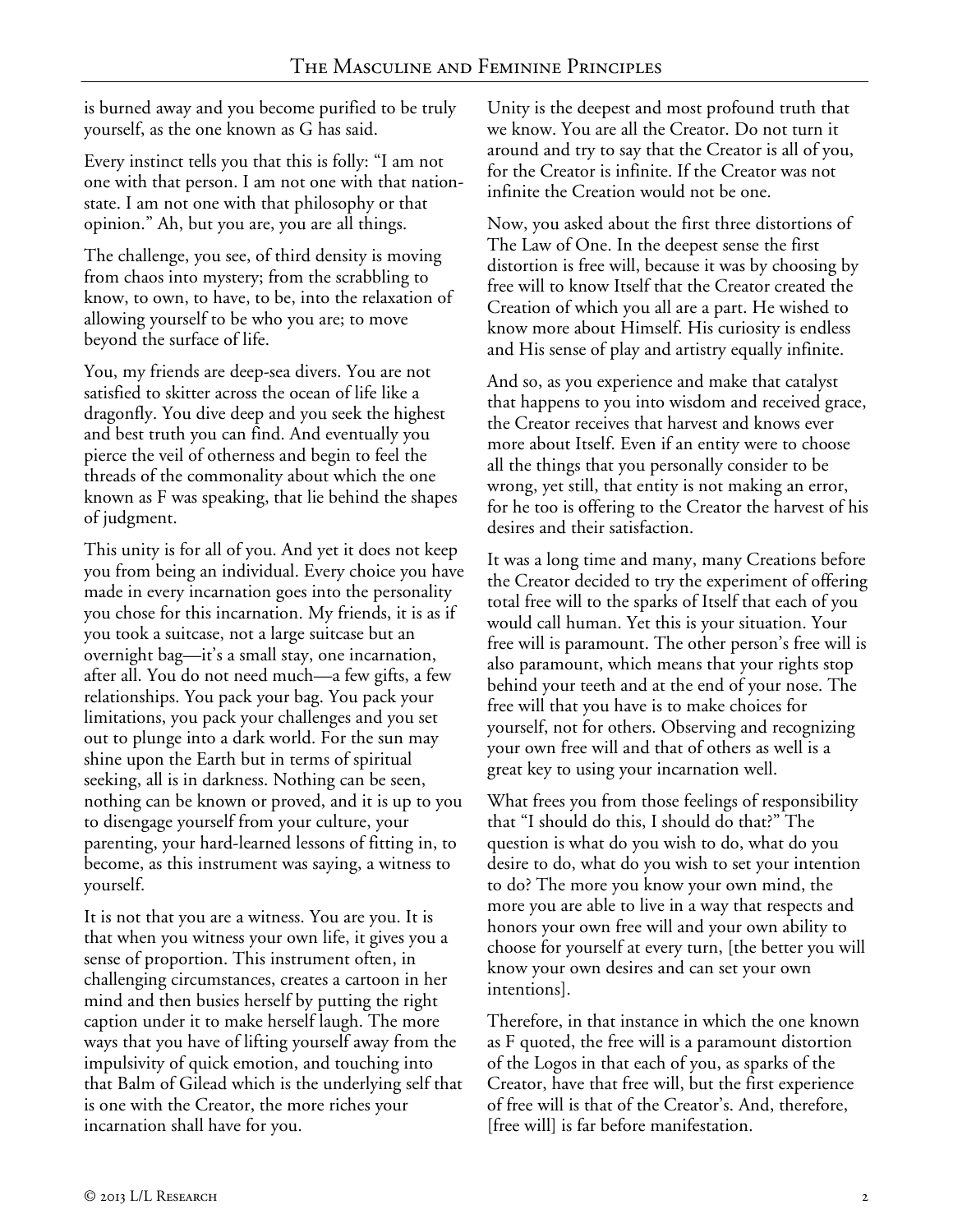It is the setting of intention—that right use of free will that enables the Creator or the co-co-creator, which is each of you, to live a life that is untrammeled by victimhood or confusion. We are not saying that there will not be confusion—there is often confusion. But when you have satisfied yourself as to the object of your desire, if you can focus upon what you actually desire and set your intention concerning that desire, [then if you can] live according to that intention, your path is always smooth before you.

Your confusion then is a matter of saying, "All right, here is my situation. As I see it, it is thus and thus, and I feel that my highest and best response to that situation is to choose this." Once the choice is made you simply pursue it, not doubting yourself, not second-guessing yourself, but participating fully and being entirely present with that situation, with that choice, and with all that ensues therefrom.

The second distortion of the Law of One is the Logos. Logos is a Greek word and when you open the Bible to the Gospel of John, it begins with the Logos: "In the beginning was the Word." The Greek for that Word is Logos. "In the beginning was the Logos. The Logos was with God and the Logos was God." The Logos is with God because the infinite Creator is beyond any manifestation, even the manifestation of the one great original Thought or Logos of unconditional and absolute love.

Therefore, the Creator set Its intention to know Itself. And so were born the infinite billions of galaxies and the infinite billions of stars in each galaxy and the millions of opportunities for sentient life that exist in that universe that you can see with your instruments. Yet all things are distortions of love. The challenge is always to find the love, to see through the chaos that surrounds confused entities' relationships and so forth. And this is true whether it is the relationships of the family, between two people, or the relationships between nation-states.

The world lives on the surface of things, skittering along on the surface in lie after lie after lie, for there are always advantages to be seen, power to be found, influence to be felt, resources to gather, and the tangled emotions of entities who only imperfectly grasp who they are and why they are here.

Do not stay there, my friends. Dive down into the ocean, that infinite ocean of beingness, until you come to the calm waters where pearls are creating themselves from the sand that irritates the shell, where beauty and truth exist like the jewels that they are, and where the ideals that you have in your heart of hearts walk and breath and live in a reality beyond all realities that you can imagine. It is wonderful to find those places deep beneath the surface, with their tsunamis and hurricanes and storms, where all remains peaceful and the movement of the great heart of creation is slow and steady.

Now, naturally one must exist on the surface of life. One must learn the buzz and get along with one's fellow human beings. And that is all to the good. That is the source of your catalyst. Be grateful for that confusion and that chaos. But take the blessings and the challenges that you have and dive deep into the waters of infinity and eternity. They live within your hearts. You only have to open the door to your heart to find those deep waters. And as we have said so often to you, my friends, the key to that door is silence.

The third distortion is that of light. And it is only at this point, far down the chain of The Law of One, that manifestation occurs. Manifestation is slow in coming. Much must be accomplished first. Yet you live in a world of manifestations. And thusly, you see, you are always climbing what this instrument would call Jacob's ladder, only you are climbing it down into the depths of your own heart. And there the Creator lies, beyond all manifestation, beyond all images, beyond all ideas of what is real—ready to heal, ready to nurture, ready to love.

Many would say that sounds as though the Creator were the Divine Mother, not the Divine Father. And this is our bridge to speak about the role of the Divine Masculine and the Divine Feminine.

It can be very confusing to think about masculinity and femininity, because there are so many levels, all of them equally valid, at which that dynamic opposition occurs. The way most entities think about masculinity and femininity is according to the outward appearance of an entity. If an entity has breasts and a vagina, that entity is feminine. If an entity has a penis and a scrotum, that entity is masculine. My friends, this barely scratches the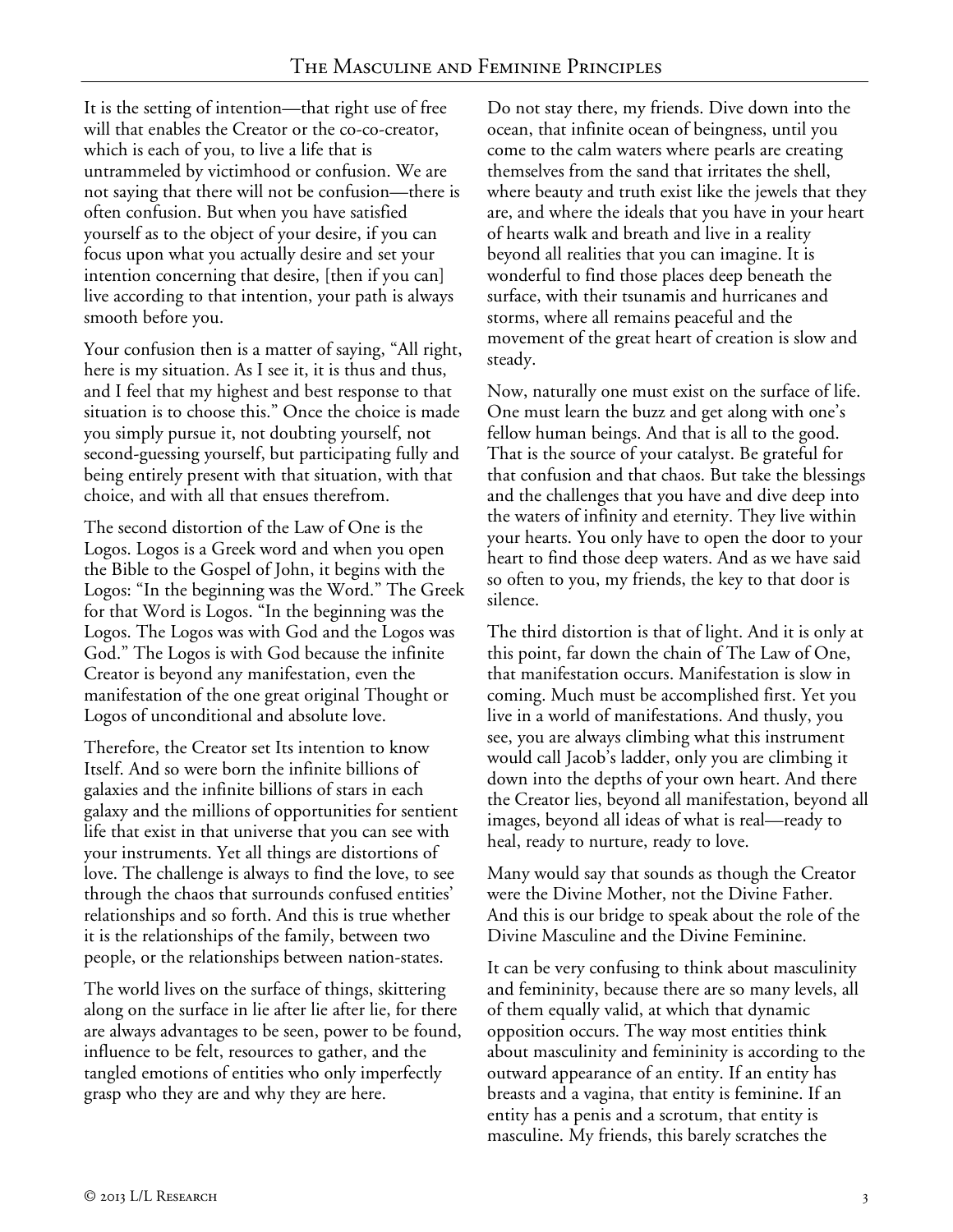surface but at least almost everyone is aware of the difference between the two, and aware that society has given men and women quite different roles, and not just the society, but the biological nature of men and women, has enculturated and preserved those differences and even attempted to codify them.

At that level it is well to note that the chief difference between the two sexes is that one biological sex is given the ocean of life, so that she necessarily becomes a priestess who can conceive and bear a child. The ocean of life runs through her and she is able to manifest that child. The male is not given this contact, this participation, in the ocean of life. He can come close. He can never experience the ebb and the flow of the tides of that ocean. Consequently, there is innate in women a certain inner power. Further, it is instinct as well as enculturation that offers to women an absolute and usually complete access to mother love, the love that is above and beyond all loves. That love touches into infinity, which is commensurate with the great gift that women carry within them.

Men, on the other hand tend to be larger or more powerful, more directed to protect and serve, as the policeman's motto often goes. Yet both men and women are challenged by the same ideal and that is to use their power rightly.

It is also to be noted that a great source of confusion in your Earth world is due to the fact that the male sex is aware of the inner power of women and is somewhat challenged by it. Consequently, there will be every effort made by the usual non-thinking person who is male to keep women in their place, to tell themselves that women are inferior, to belittle them when they have intuition about which men do not know, for it is something that they can never understand. The instinct of a bully is not to harmonize but to control, and it is a sorry mess that your societies have tended to make of the possibility of dancing together, male and female, in utter harmony, seeing themselves as a tag team or on a tandem bicycle, working together, setting their intentions in common, and creating of life a glory and an honestation to the Creator.

These things are within your grasp personally. Can you change your society? Do not be concerned with that, for as you change yourself, so you change the world.

Now, let us dive, as we have encouraged you to do, and look at the male and female aspects from a deeper point of view. When entities have opened their hearts and they are ready to communicate with honesty and with the best truth that they know, and when they are content to lay all aside and allow the radiance that is pouring through them from the infinite Creator to be themselves, then there is the opportunity to awaken to a magical world, a world in which the polarities make sense for the first time.

When does polarity begin? In the sense in which you ask it, my friends, polarity begins in third density, the only density in which that kind of polarity does exist. Because it is the only world or environment in which nothing can be known, spiritually speaking. A veil of forgetting is dropped when you enter incarnation and it is not to be lifted until the incarnation is at an end and you rejoin the dance of Creation first-hand.

The reason for this unknowing is that nothing that you do out of knowledge or hindsight, shall we say, is powerful to you. As the ones of Ra said, you can have a take-home test, an open book test, and look up all the answers and get it all right, but it means nothing to you except a good grade. It is only when you can't look up the answers and you are thrown back upon your resources that you are challenged to find them and use them to move yourself away from what this instrument would call "the matrix" or consensus reality and into that magical land where things do make sense, where there is a reason for every polarity, light and dark, male and female, old and young. Everything in your world has polarity. Electricity works by polarity, gravity works by polarity, and so forth. It is a world of polarity.

Now when one does the magical ritual known as "The Banishing Ritual of the Lesser Pentagram," which this instrument and the one known as Jim do every morning, the first visualization is of what this instrument would call the Star of David, a sixpointed star. It can be visualized thusly: there is an upside-down delta, or an upside down pyramid, which is the feminine principle, and there is the right side up delta or pyramid which is the masculine principle. And as those two are inevitably attracted to each other, they form a brightly shining star, the guiding motif of your density. Love holds the male and the female principles together. Each is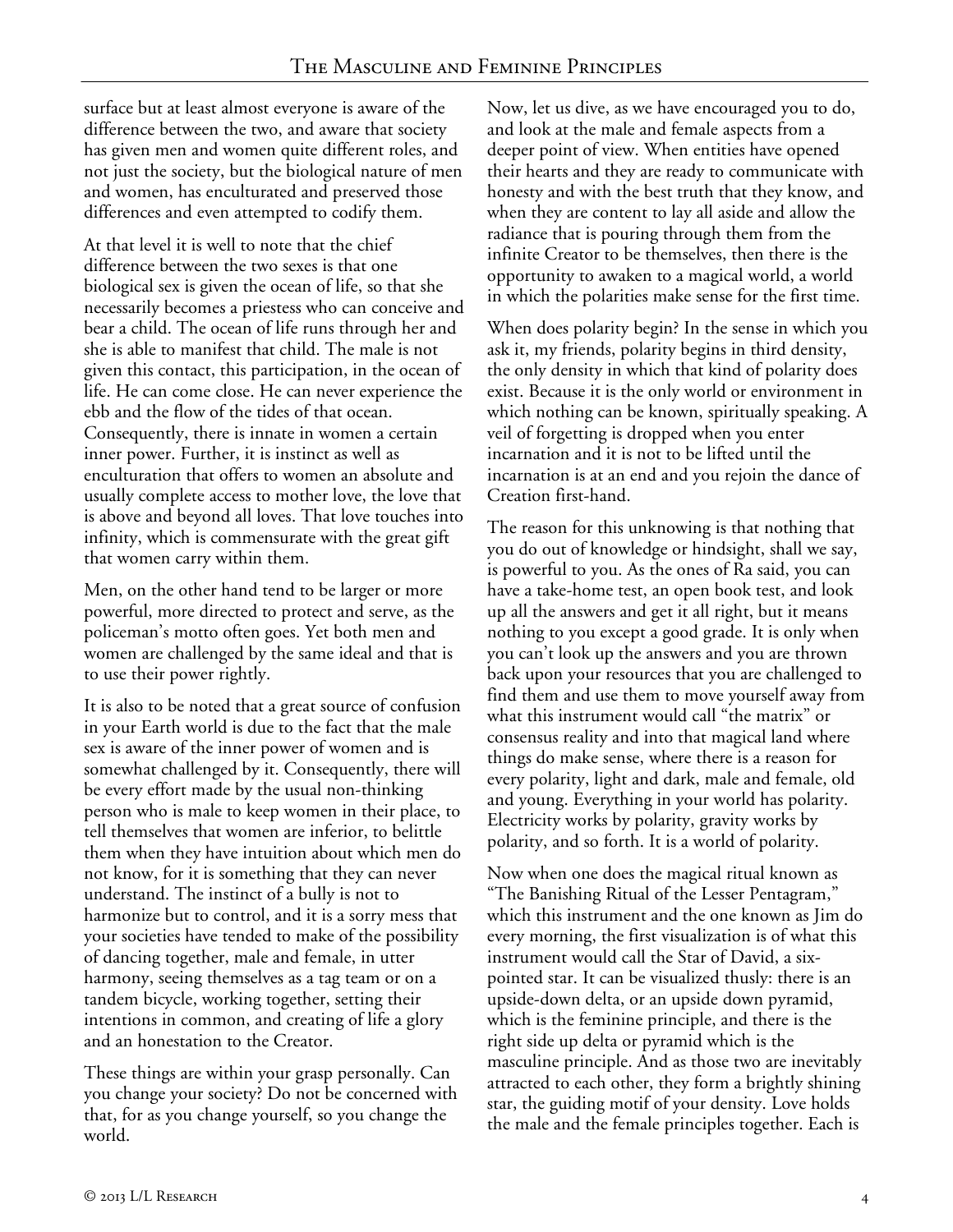the obverse of the other. The male reaches. The female awaits the reaching.

Penetrated more and more, this image yields the awareness that it is as inevitable that the sexes or the polarities of humankind harmonize as it is that they are different. Only by loving each other and moving into that locked design that is the Star of David does this third density come to life. Thusly, one principle is not better than the other. They are entirely equal and ready to be harmonized, but according to the free will of each. And within the system of magic that this instrument understands, each entity is both biological male and biological female in an infinite subtly of different ways.

Some women, for instance, move more according to male energy than female, regardless of their biological sexuality. Some men reflect the Divine Feminine with far more clarity than they reflect the Divine Masculine. And the two come together because they must, because it is within their very DNA to come together and create life, and in creating life they create the opportunity for service.

There is a glyph that is essential to western ritual magic called the Tree of Life. There are three pillars to the Tree of Life. There is a feminine side and there is a masculine side. There also is a central pillar which is created of those elements that magicians of old felt were neither feminine nor masculine. We feel that it is educational and interesting to see what characteristics are considered feminine and which are considered masculine. Yet we do not suggest that you are bound by those judgments. It is simply a picture of relationships that help you to think about what it is to be feminine and what it is to be masculine. Each polarity loves and desires love, yet to the masculine principle is given more aggression, more linear thinking, logic and such characteristics. To the feminine principle is given that which is not aggressive but which is immediate, intuitive and beautiful. The gifts of each make little sense until they have harmonized, each to each, to form, on the small level instead of the level of the world, the Star of David.

Generally, those who are masculine by sexuality have come into this incarnation to deal to some extent with power. What is the right use of their power? If they can control, should they control?

# *(Side one of tape ends.)*

## *(Carla channeling)*

What is the right use of that power? To love, to nurture, to be patient, to forgive? The point of polarity, in the sexual sense, whether it is on the surface of life or deep into the archetypal mind, is both to accentuate and to purify those characteristics that seem to go with the sexuality that is biological, and then to make the offering to the other sex of all that you have and all that you are. Then you together take up the magical dance of polarity and you can collaborate to do wonderful things.

Often, it seems as though a couple is not supportive of each other. The woman goes one way and the man goes another. And yet if they are holding each other in love, if they are keeping alive the excitement that bonded them into the Star of David in the first place, then their whole life is richer and fuller.

Your incarnation is largely about loving. And learning to love as the Creator loves is a challenge. Each time you are stopped by the opposite sex in transigence in some way you are tempted to think, "Ah, I'm disgusted. I would just rather be me and single and alone." Yet in that state you are diminished, compared to the strength and the depth of your catalyst. Learning to serve each other is the challenge.

Thusly, we encourage you to glorify and find ever better ways to express that divine principle which is love, distorted according to your sexuality, while at the same time realizing that this polarity is a dance or a game that you are playing in order to learn. You might call third density a Montessori School. Instead of books, you are given games and they are learning games. Your game is to create love from hatred, unity from disharmony, joy from sadness, hope from fear, consolation from distress, and the polarity you seem to have feeds into that wonderful goal only insofar as it gives you the pathways that you may walk to find the truth within you. There are many paths to the truth. You shall not make a mistake as you walk, although as the one known as Ra noted that there are always surprises.

My friends, this is, as we said, only the merest tip of the iceberg of this interesting subject. If you wish to query at another time, we are delighted to work with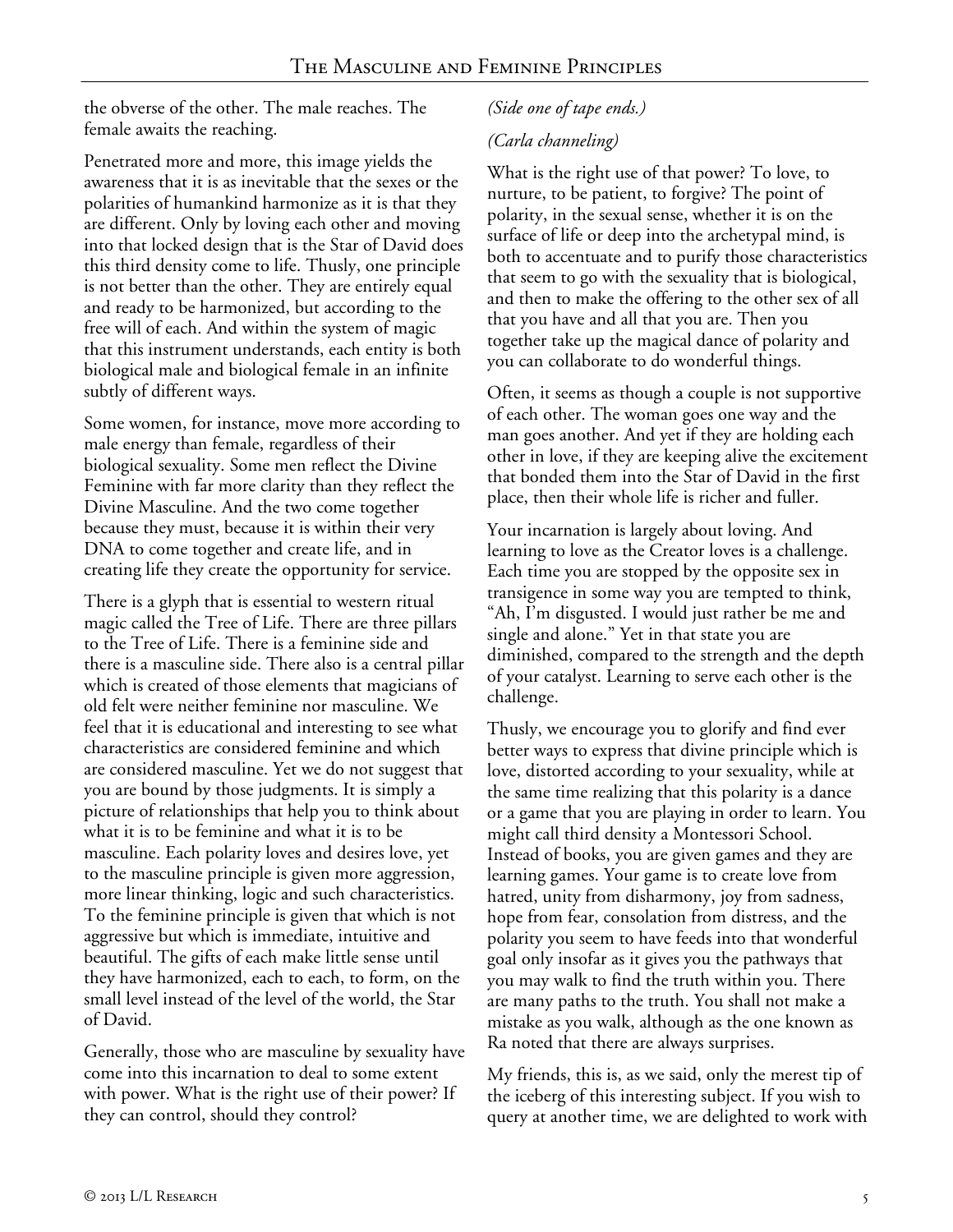you. But for now we feel that this is all that this instrument can do and all that this group can do as far as maintaining that focus that has given us such a good channel into this instrument this evening. So, we would open the meeting to [other] questions. Is there another query at this time? We are those of Q'uo.

**F:** What is the function of judgment in human consciousness?

The function of judgment is to place within you a picture, a way to think, a way to be, a way to feel that you may examine for what you would consider to be virtue. My sister, there is no escaping judgment. The faculty of judgment or differentiation between various characteristics is part and parcel of the human personality. In an entity which has not yet chosen its polarity of service to others or service to self, the faculty of judgment is largely wasted, because that judgment is not questioned. As the parents taught, so the child thinks. As the society teaches, so the person thinks. As the companies give advertisements, so the consumer thinks. Judgment is infinite. And yet it goes nowhere for it is not questioned, it is not used except as a bat to hit at that which is other than that which the person has been taught to think is good.

In one who is aware and alert and attentive, the function of judgment in human experience is to bring from the hall of mirrors a thought to be used as grist for the mill. The seeking entity gazes upon that judgment and asks itself, "Where is the love in this thought?" For there is love in every corner, cranny and nook of creation.

That question takes the seeking spirit on many wondrous side trips. Indeed, the entire hall of mirrors around you is designed for nothing as much as to give you opportunities to feel things, to react and respond to things, so that you have something to chew on, you have decisions to make, you have, shall we say, judgments to hand down to yourself.

In one who is oriented towards service to self, judgment will be refined and honed for its own uses: the inclusion of the elite, the exclusion of all others, the relegating of those others to the condition of slavery and non-humanhood.

In the hands of the mind and the heart of service to others oriented entities, the faculty of judgment is to bring to one's attention some part of the personality shell or ego, some part of that self, that universal self, that is not yet recognized by the seeker as itself. Thusly, in a way you could see judgment as an indication of spiritual illness—and solution to that judgment that separates as the medicament of love that does not vary from the truth one iota, and yet finds the harmony in disparate things.

May we answer you further, my sister?

**F:** No, that's very helpful.

We thank you. We are those of Q'uo. Is there another query at this time?

## *(Pause)*

We find that we have exhausted the supply of questions which those present are willing to verbalize and therefore, with the greatest of appreciation for your beauty, we leave you, as we found you, in the love and in the light of the one infinite Creator. We thank you, my friends. It has been a pleasure. We are known to you as the principle of Q'uo. Adonai, my friends. Adonai. We leave you in love and light.

## **Notes to Our Readers**

Blessings, Dear Friends of L/L Research! Our day lilies are just coming into bud and bloom, and we also have many things in stages of completion. Just today, Steve E, the Prestidigitational Pooh Bah and Web Master Extraordinaire of L/L Research, has completed many dozens of hours of work involved in switching the Bring4th web site to one which owns its own server, and can handle the number of hits we receive each day. No more shall users be frustrated by not being able to get on line! Yay Steve!

Efforts continue to focus more and more on Homecoming 2013. Registration is now open, and we encourage you to register early, as seats are going fast, and space is limited. To see more about the event, click on "Homecoming" in the Bring4th News section at www.bring4th.org.

Tobey, Michelle, Carla and Gary are all pursuing details of the finishing touches of The Law of One,